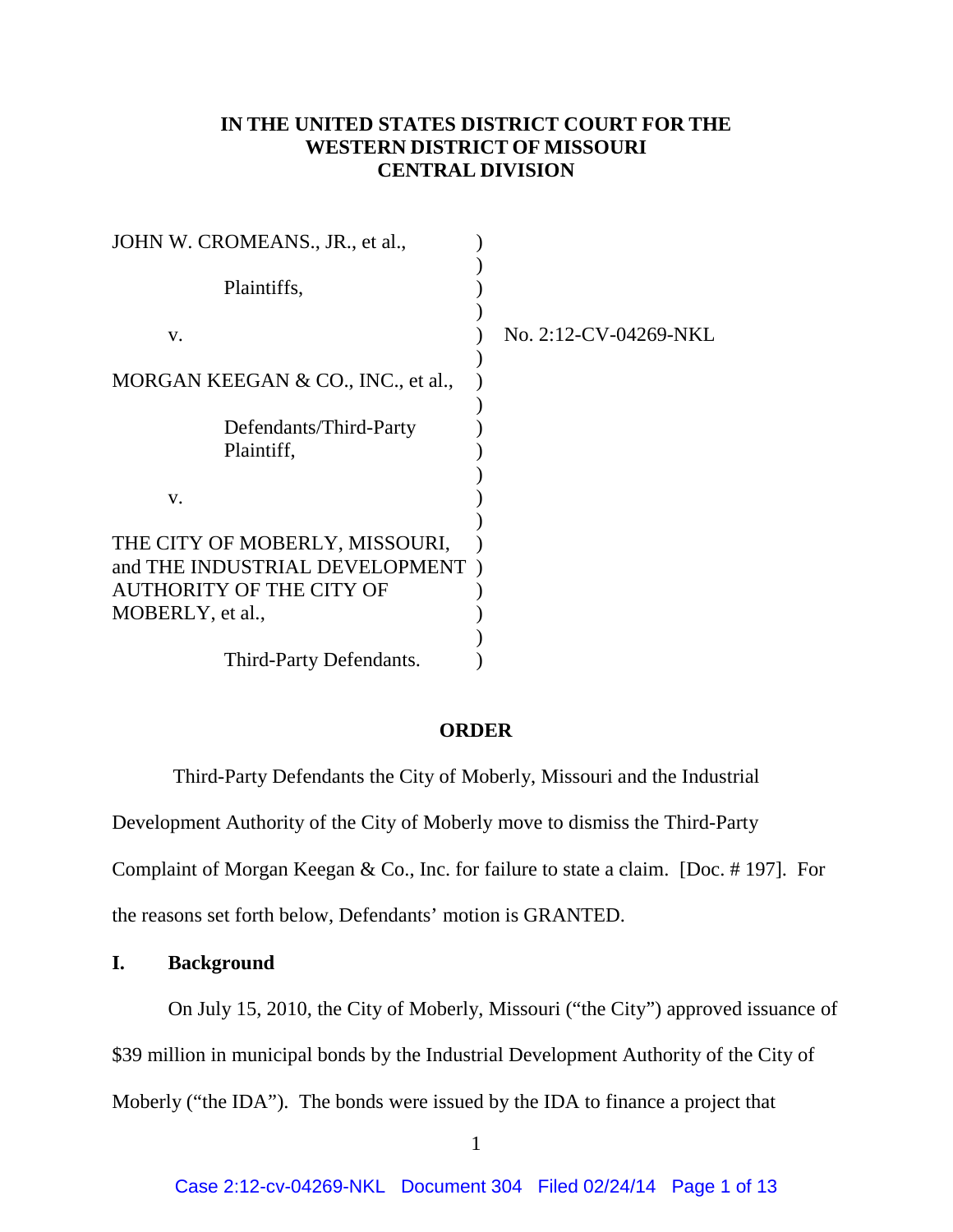included acquiring and improving an approximately 33 acre parcel of land as well as constructing and equipping a sucralose manufacturing and processing facility, all located within the City. During the process leading up to the sale of the bonds, the City selected Morgan Keegan & Company, Inc. ("Morgan Keegan") to serve as the underwriter for the bonds. Approximately 140 persons or entities purchased the bonds. Mamtek failed, however, and the bonds are now worthless.

Subsequently, this putative class action was filed on behalf of the bond purchasers against Morgan Keegan, among others. The claims of the putative class are based, in substantial part, on alleged material misrepresentations and omissions contained in the Official Offering Statement published in connection with the sale of the bonds. The putative class alleges that Morgan Keegan, as underwriter, prepared and distributed the Offering Statement and had a duty to conduct a due diligence investigation as to the accuracy of its contents.

After obtaining leave from the Court, Morgan Keegan filed a Third-Party Complaint against the City and the IDA. Morgan Keegan alleges that the representations in the Offering Statement are actually the representations of the City and the IDA and that these entities also undertook investigations in connection with the bond offering on which Morgan Keegan reasonably relied. Consequently, Morgan Keegan claims that, to the extent it may be liable to any bond purchaser based on the Offering Statement, the City and the IDA are jointly and severally liable and Morgan Keegan is entitled to indemnity or contribution from the City and the IDA.

#### **II. Discussion**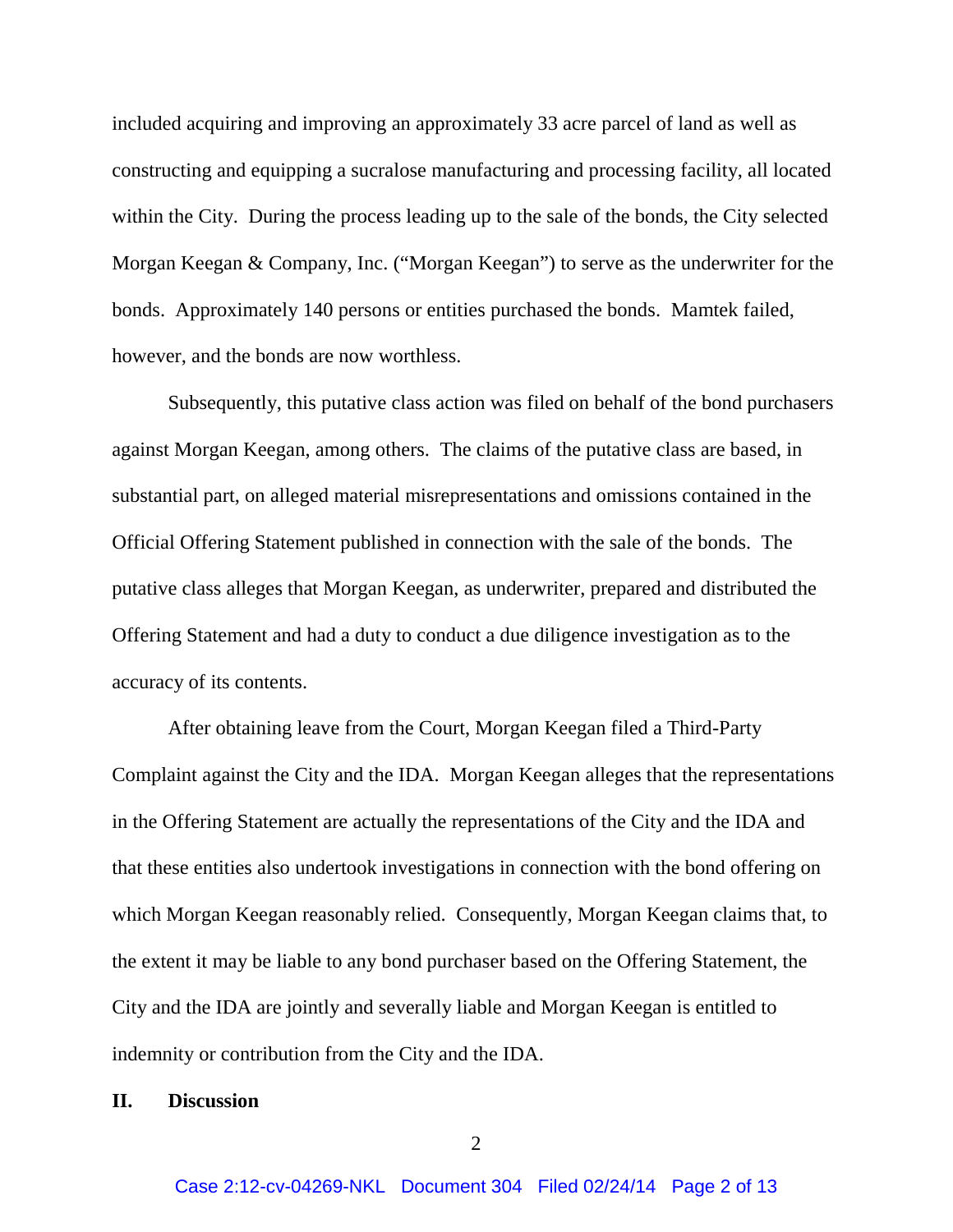Defendants argue that Morgan Keegan's Third-Party Complaint must be dismissed because Morgan Keegan's claims against them are barred by sovereign immunity. Unless expressly waived by statute, Missouri municipalities are entitled to sovereign immunity for governmental, but not proprietary, functions. *Junior Coll. Dist. of St. Louis v. City of St. Louis*, 149 S.W.3d 442, 447 (Mo. 2004). Accordingly, to state a claim against a municipality, the plaintiff "must plead facts, which if taken as true, establish an exception to the rule of sovereign immunity." *Richardson v. City of St. Louis*, 293 S.W.3d 133, 137 (Mo. Ct. App. 2009). In this case, Morgan Keegan argues that sovereign immunity does not apply, either because it has been waived by statute or because Defendants engaged in for-profit, and therefore proprietary, functions in connection with the bond issue.

### **A. There Is No Express Waiver of Sovereign Immunity**

For a statute to waive sovereign immunity, "the intent of the legislature to waive sovereign immunity must be express rather than implied." *Bachtel v. Miller Cnty. Nursing Home Dist.*, 110 S.W.3d 799, 804 (Mo. 2003). Waiver cannot be established by inference or implication, *Zweig v. Metro. St. Louis Sewer Dist.*, 412 S.W.3d 223, 247 (Mo. 2013), and statutory provisions regarding waiver "must be strictly construed" in favor of the existence of immunity, *Ford Motor Co. v. Dir. of Revenue*, 97 S.W.3d 458, 461 (Mo. 2003).

Morgan Keegan argues that the Missouri Securities Act of 2003, commonly referred to as the Blue Sky Law, expressly waived sovereign immunity with respect to the claims Morgan Keegan asserts against Defendants. This act's section on definitions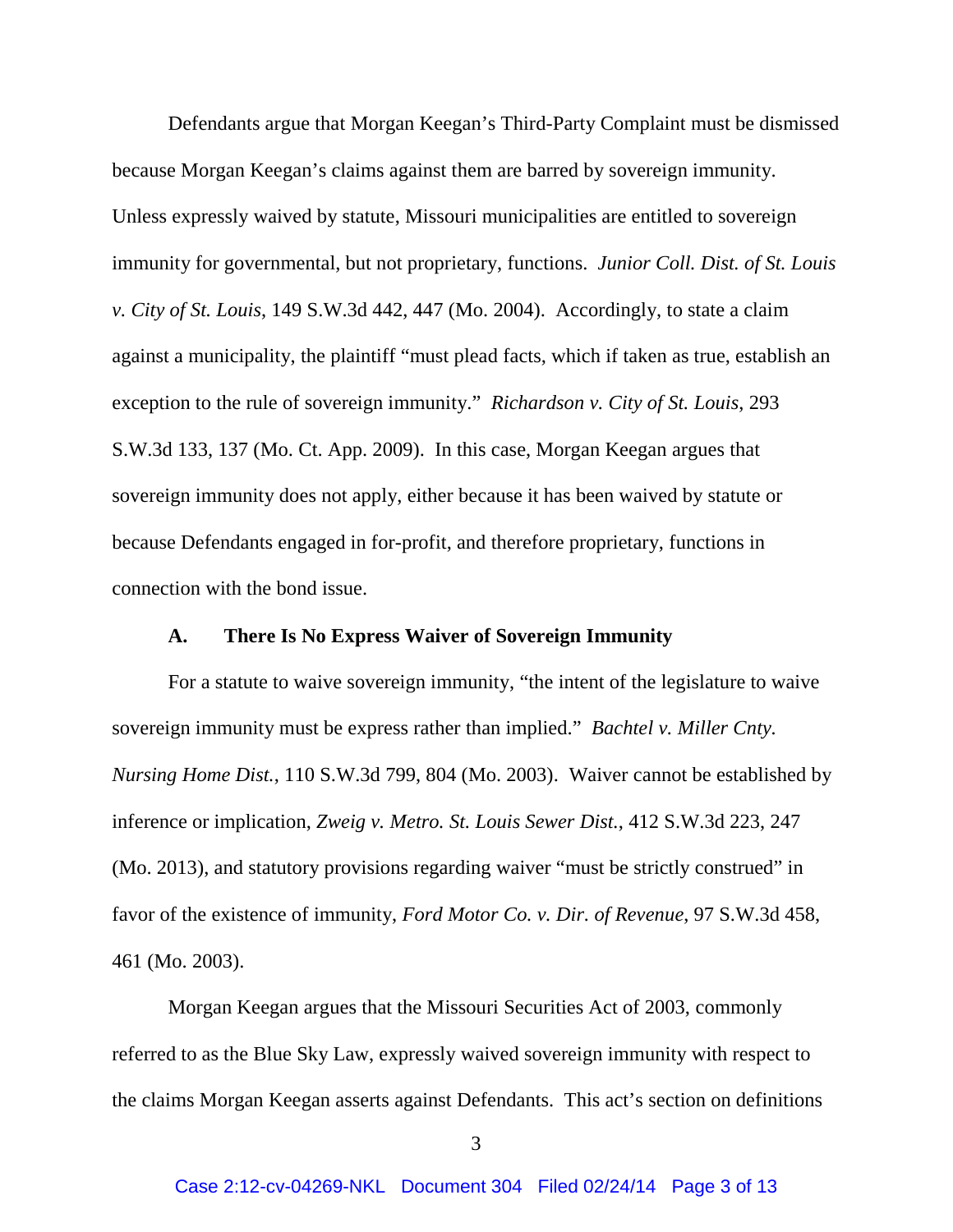provides that "unless the context otherwise requires: . . . 'Person' means an individual; corporation; business trust; estate; trust; partnership; limited liability company; association; joint venture; government subdivision, agency, or instrumentality; public corporation; or any other legal or commercial entity." Mo. Rev. Stat. § 409.1-102. The Blue Sky Law also makes it "unlawful for a person, in connection with the offer, sale, or purchase of a security, directly or indirectly: . . . [t]o make an untrue statement of a material fact or to omit to state a material fact." § 409.5-501. In addition, this law provides that "[a] person is liable to the purchaser if the person sells a security . . . by means of" an untrue statement or omission of a material fact. § 409.5-509(b).

The question presented by these statutory provisions is whether the Blue Sky Law's definition of "person" and provision that "a person" may be liable for making a misrepresentation or omission in connection with the sale of securities expressly evinces the Missouri legislature's intent to waive sovereign immunity in this context. Morgan Keegan, relying principally on the Missouri Supreme Court's decision in *Bachtel*, argues that it does. In light of the qualifying language used in the Blue Sky Law's section on definitions, however, *Bachtel* does not support a finding that sovereign immunity has been waived.

*Bachtel* involved a claim arising under the Omnibus Nursing Home Act, Mo. Rev. Stat. §§ 198.003, *et seq.*, against a nursing home that was owned and operated by the Miller County Nursing Home District ("the District"), "a body corporate and political subdivision of the State of Missouri." *Id.* at 803. In *Bachtel*, the Court rejected the District's assertion of sovereign immunity because the provision of the Omnibus Nursing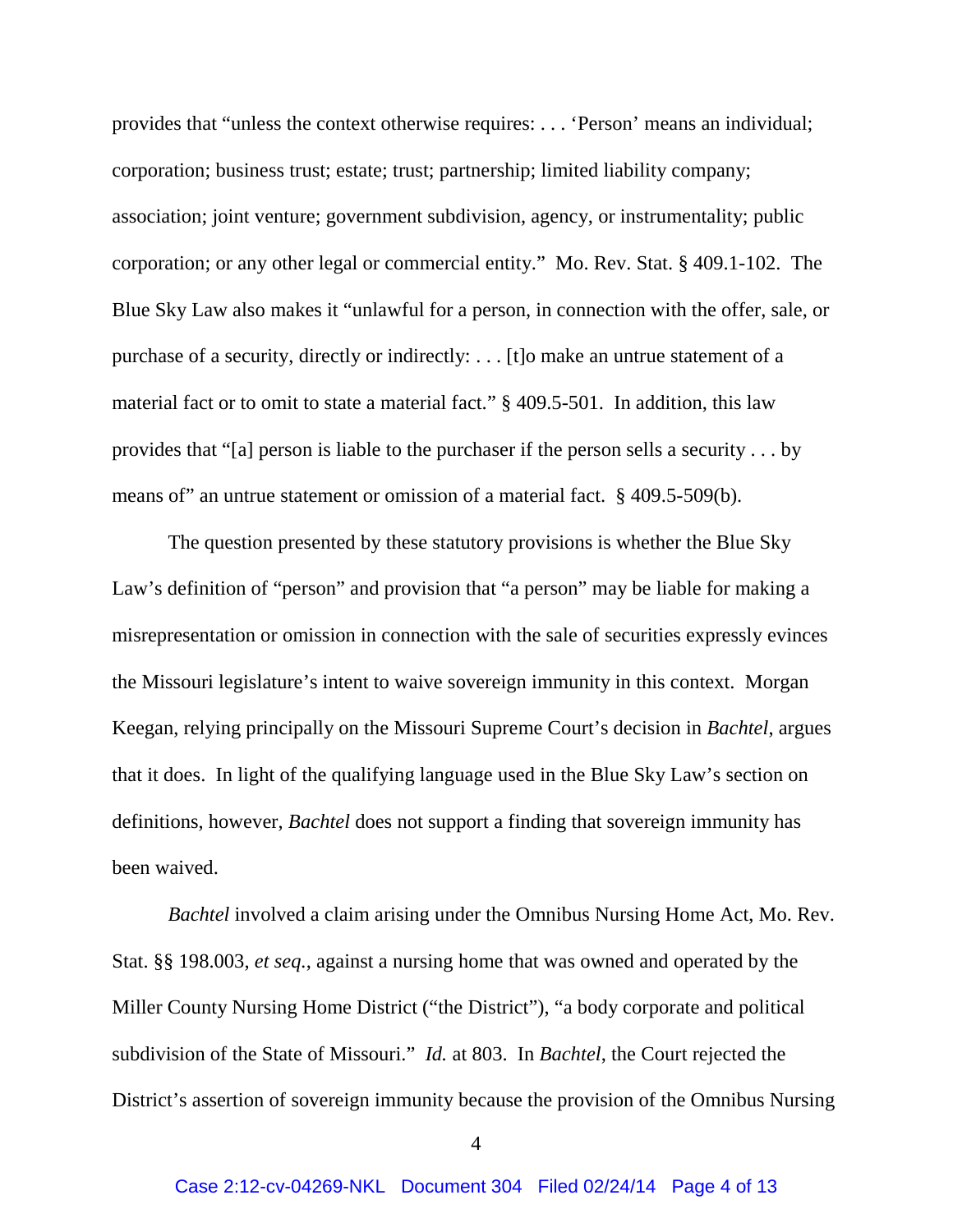Home Act that created a private right of action for the claims at issue expressly applied to nursing home districts. *Id.* at 803-04. The creation of this cause of action coupled with the express inclusion of nursing home districts in the category of entities against which such an action could be brought provided "the express showing of legislative intent required to find a waiver of sovereign immunity." *Id.* at 805. The Court further reasoned that a contrary rule, which would permit suits against private nursing homes but not nursing home districts, "would render meaningless the provisions . . . allowing suits by residents of homes operated by nursing home districts." *Id.*

The Court in *Bachtel* also cited with approval two Missouri Court of Appeals decisions, which "recognized that in making the Missouri Human Rights Act (MHRA) applicable to state employers, the legislature [] expressly waived sovereign immunity even though the statute did not contain a provision specifically stating the defense of sovereign immunity is waived." *Bachtel*, 110 S.W.3d at 804 (discussing *H.S. v. Bd. of Regents, Se. Mo. State Univ.*, 967 S.W.2d 665 (Mo. Ct. App. 1998), and *Keeney v. Mo. Highway & Transp. Comm'n*, 70 S.W.3d 597 (Mo. Ct. App. 2002)). In *H.S.*, the court reasoned:

The definition of 'employer' in Section 213.010(6) RSMo includes 'the state, or any political or civil subdivision thereof.' Section 213.055 RSMo provides that it shall be an unlawful employment practice: '(1) for an employer, because of race, color, religion, national origin, sex, ancestry, age or handicap of an individual . . . " to discriminate. Clearly Section 213.055 RSMo was meant to apply to the state and its political subdivisions. Section 213.101 RSMo further provides that 'the provisions of this chapter shall be construed to accomplish the purposes thereof and any law inconsistent with any provision of this chapter shall not apply.'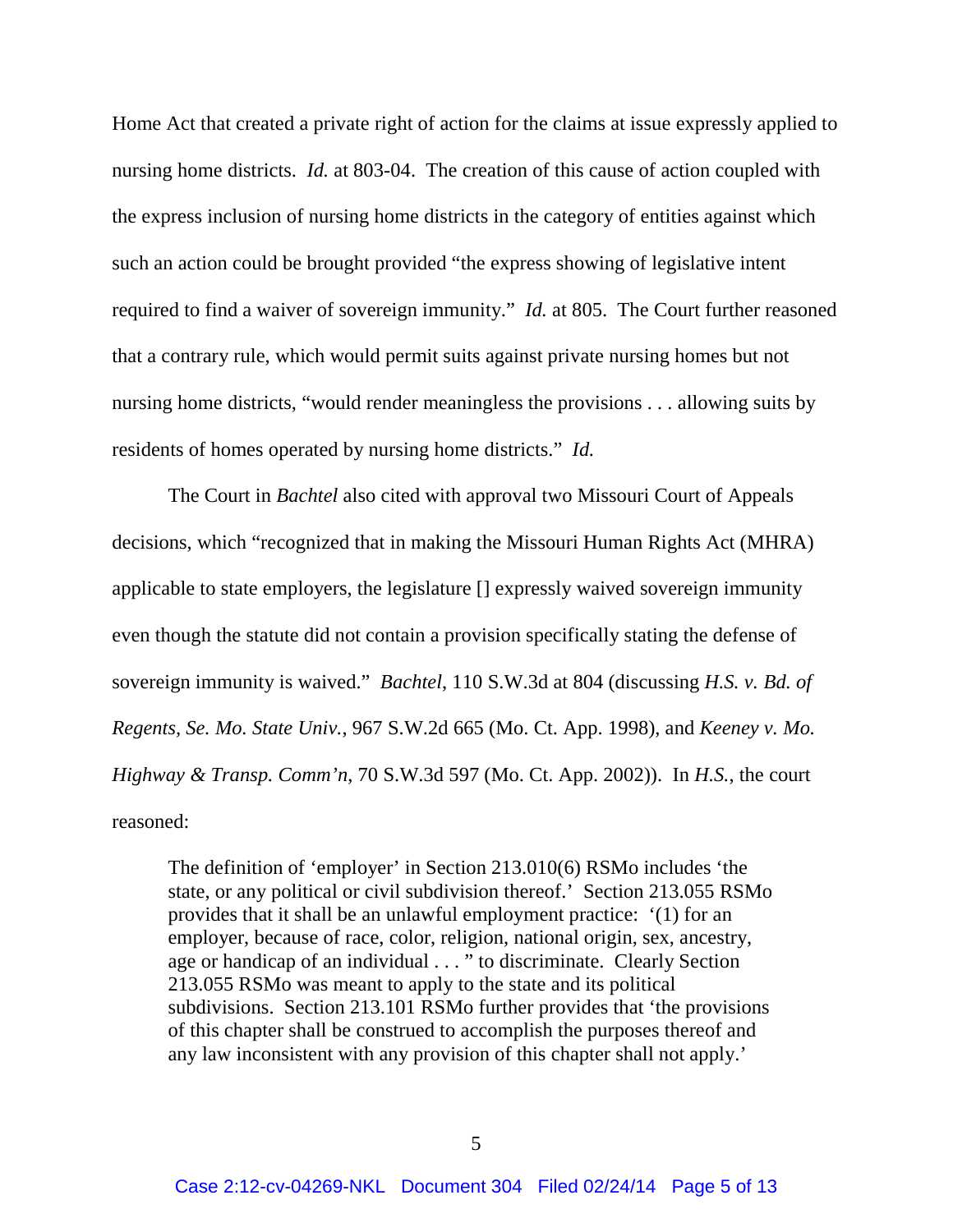*H.S.*, 967 S.W.2d at 673. In discussing these decisions, the *Bachtel* Court remarked that the absence of specific language waiving sovereign immunity was not dispositive, because "[t]he required specificity was contained in the express statement in [the] MHRA that the act applied to the State." *Bachtel*, 110 S.W.3d at 804.

In this case, however, it is not so evident from the plain language of the statute whether the legislature intended the cause of action created by the Blue Sky Law to apply to state entities. Morgan Keegan relies solely on this statute's provision for a private right of action against "a person" and the general definition of "person" as used in this act. Yet, Morgan Keegan fails to address the qualifying language included in the section on definitions, which provides that these definitions apply "unless the context otherwise requires," Mo. Rev. Stat. § 409.1-102. As the Blue Sky Law never expressly mentions sovereign immunity, it is plausible that, in the context of a provision establishing civil liability, the context requires excluding public entities from the definition of "person" due to the existence of sovereign immunity.

As a result, the Blue Sky Law is susceptible to two plausible, yet conflicting interpretations with respect to whether the legislature intended to waive sovereign immunity, and this ambiguity precludes a finding that this act evinces the legislature's express intent to waive sovereign immunity. In *Bachtel* and the cases discussed therein, there was no such ambiguity, as the statutes at issue did not contain any qualifying language of the sort the legislature included in the Blue Sky Law. *See Bachtel*, 110 S.W.3d at 803; *H.S.*, 967 S.W.2d at 673. As the intent "to waive sovereign immunity must be express rather than implied," *Bachtel*, 110 S.W.3d at 804, and statutory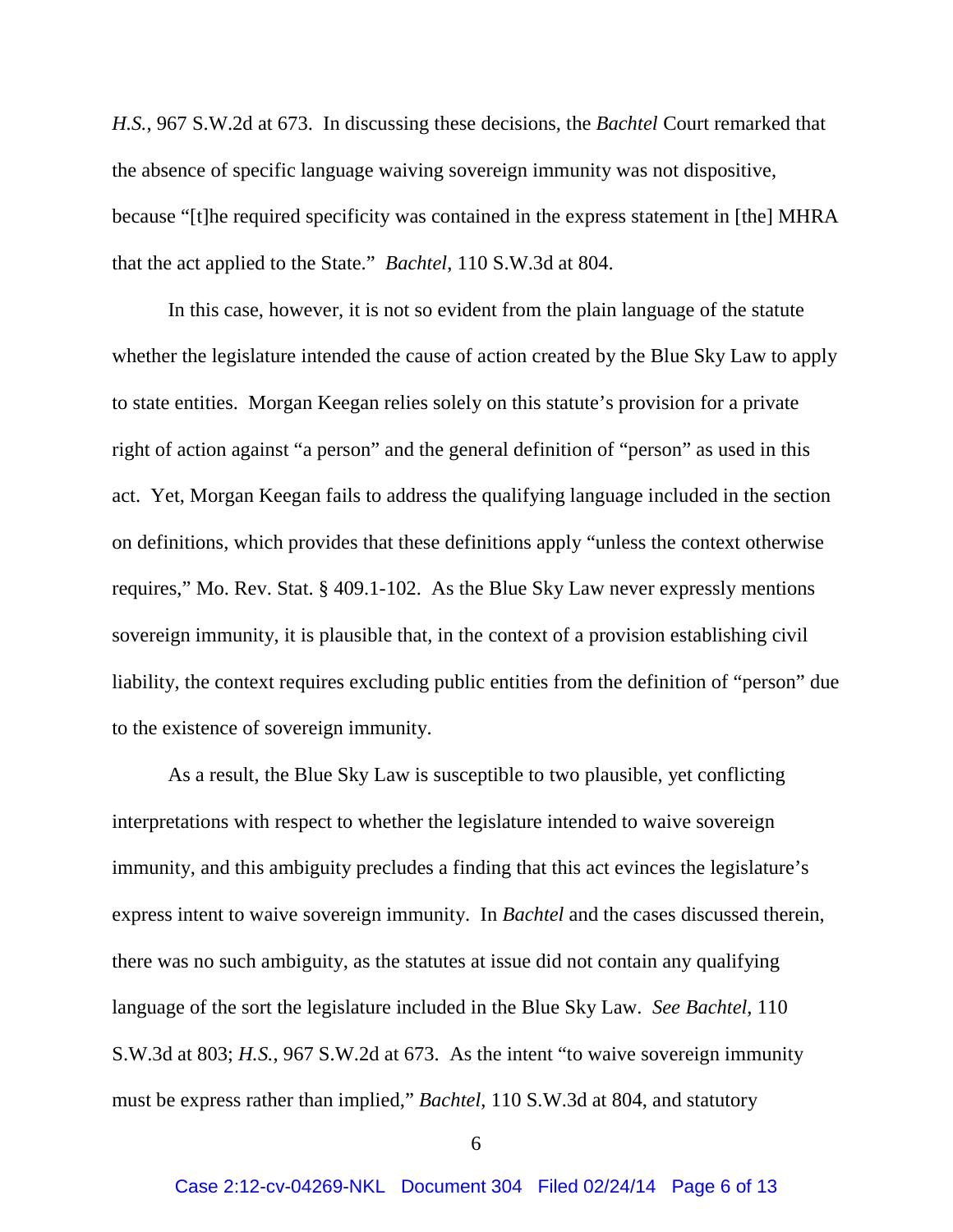provisions waiving immunity are to be "strictly construed," *Ins. Co. of Pa. v. Dir. of Revenue & Dir. of Ins.*, 269 S.W.3d 32, 36 (Mo. 2008), the ambiguity in the text of the Blue Sky Law counsels strongly in favor of finding that immunity has not been waived.

Furthermore, Morgan Keegan has not presented any argument or authority that supports its interpretation of the ambiguous text of the Blue Sky Law. By contrast, in *Bachtel* the legislature's intent could further be discerned from the fact that, if sovereign immunity applied, portions of the relevant statutes would have been rendered meaningless, and "[t]he legislature is presumed not to have enacted a meaningless provision." *Bachtel*, 110 S.W.3d at 804.

In this case, there is no indication that the existence of sovereign immunity would render any provision in the Blue Sky Law meaningless. If the term "person" was only used in the statute's section on civil liability, then a finding that sovereign immunity precluded liability would render meaningless the inclusion of governmental entities in the statutory definition of person. However, "person" is used frequently throughout Article 3 of the Blue Sky Law, which governs the registration of securities and the Commissioner of Securities' authority to deny, suspend, or revoke this registration. *See, e.g.*, §§ 409.3- 305, 409.3-306. As sovereign immunity would not exempt municipalities from fulfilling these requirements or abiding by the decisions of the Commissioner, a finding that the Blue Sky Law does not waive sovereign immunity would not render the act's definition of "person" meaningless. In addition, the Blue Sky Law defines an "Issuer" as "a person that issues or proposes a security." § 409.1-102(17). Thus, including municipalities in the definition of "person" is necessary for the act to account for the issuance of securities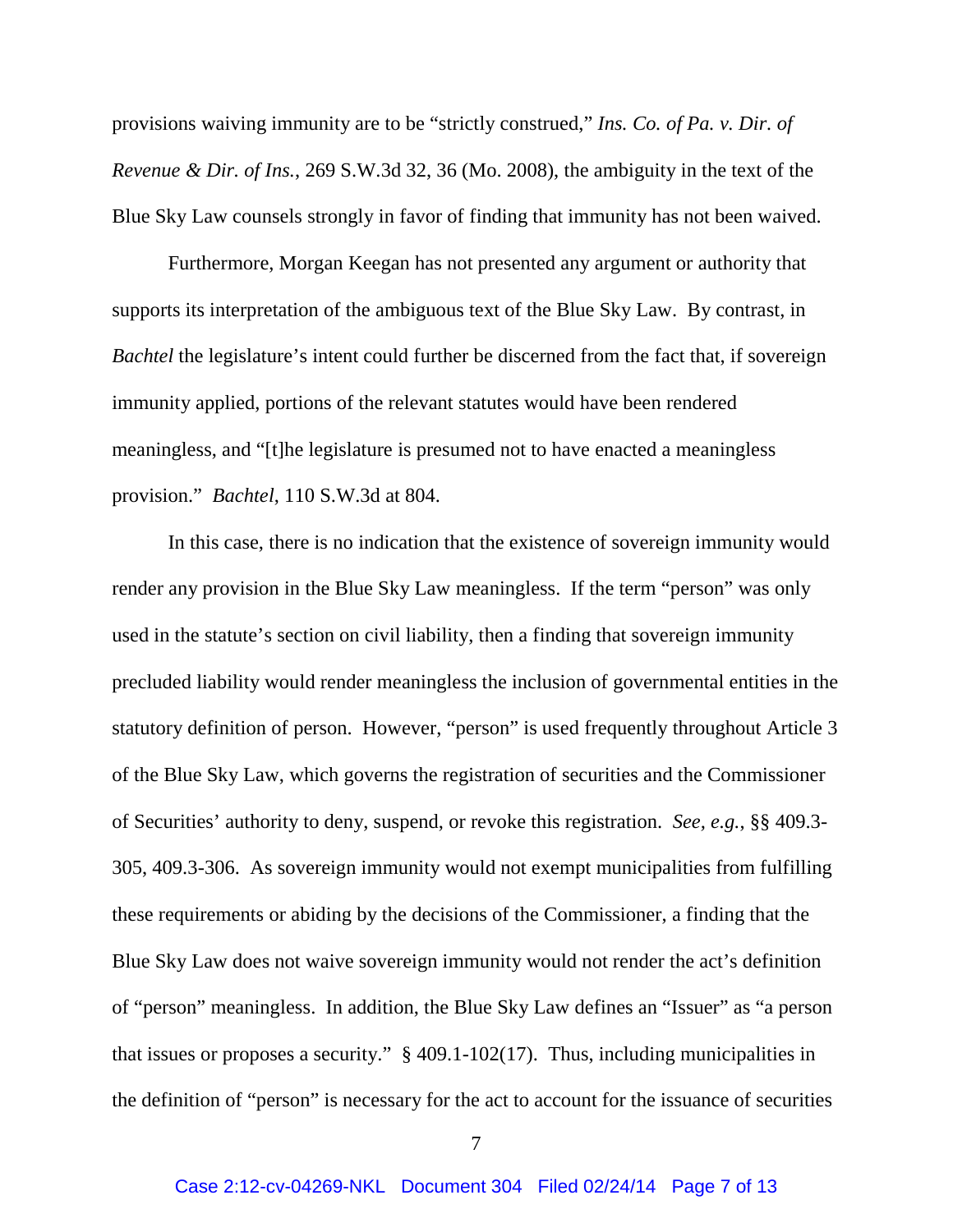by municipalities. This need exists even if "person" is interpreted not to include municipalities in the section on civil liability, due to the act's repeated use of the term "issuer" in unrelated sections. *See, e.g.*, § 409.3-303(b)(3).

Finally, in the most analogous case cited by either party, the Ninth Circuit reasoned that the state securities law at issue was of a type that "promotes much more general policies throughout the public and private sectors and advances no specifically *governmental* interest that would support a finding of intent to abrogate any [public entity] immunity." *Nuveen Mun. High Income Opportunity Fund v. City of Alameda, Cal.*, 730 F.3d 1111, 1126-27 (9th Cir. 2013) (quotation omitted). Accordingly, the *Nuveen* court held that the inclusion of "public entities within the definition of 'person[s]' that may be held liable for securities violations" did not provide a "clear indication" of legislative intent to withdraw immunity. *Id.* at 1124, 1126-27. In reaching this conclusion, the court found it relevant that the plaintiff "cited no legislative history or other authority, and we are aware of none, showing that any particular concern with municipal liability underlay the state securities law." *Id.* at 1127.

Similarly, in this case, there is no evidence that any particular concern with municipal liability motivated the enactment of the Blue Sky Law.<sup>[1](#page-0-0)</sup> Rather, Morgan Keegan relies only on the text of the act. As this language is susceptible to two, inconsistent interpretations with respect to its effect on sovereign immunity, the Blue Sky

 $<sup>1</sup>$  The Court recognizes there is no legislative history in Missouri, but Morgan Keegan offers no</sup> explanation as to why the Missouri legislature would intend to obliquely eliminate sovereign immunity in this context.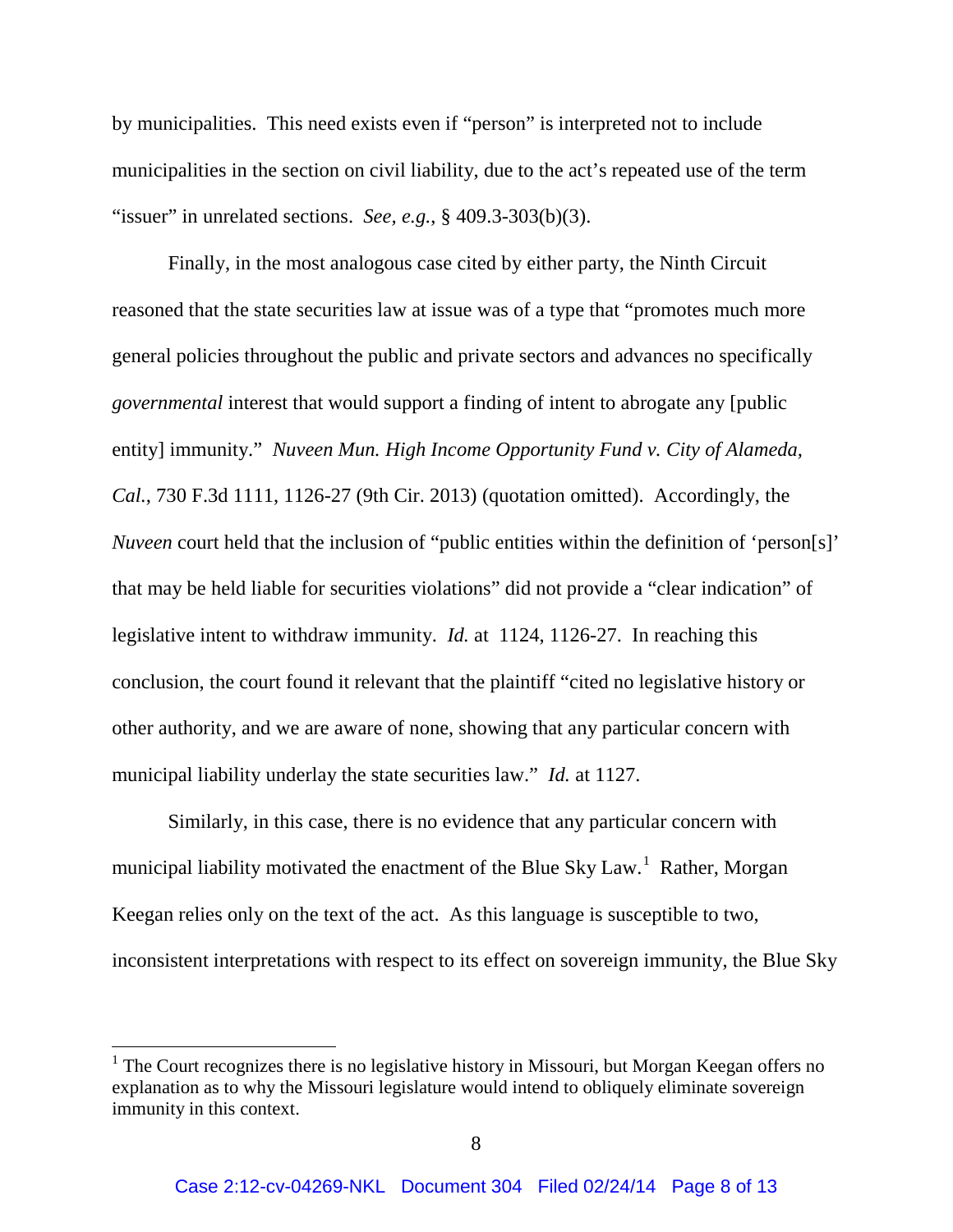Law does not permit the conclusion that the legislature expressly intended for this act to waive sovereign immunity.

### **B. The Bond Issue Was a Governmental Function**

Morgan Keegan argues that Defendants are not entitled to sovereign immunity because they engaged in for-profit, and therefore proprietary, functions in connection with the issue of the bonds. "Missouri municipalities are not provided immunity for proprietary functions-those performed for the benefit or profit of the municipality as a corporate entity—but are immune for governmental functions-those performed for the common good." *Southers v. City of Farmington*, 263 S.W.3d 603, 609 (Mo. 2008). Thus, the question presented is whether the bond offering was performed for the benefit or profit of the municipality, as opposed to the common good.

Both the Missouri legislature and the Missouri Supreme Court have indicated that this type of bond issue is a governmental function. The Missouri legislature has expressly stated that bond issues such as the offering in this case serve "an essential public and governmental purpose." Mo. Rev. Stat. § 349.090. Likewise, the law concerning industrial development corporations, such as the IDA, begins by declaring that each municipality "shall have the power to spend its funds to promote commercial and industrial development and, in order to achieve such promotion, to engage in any activities, either on its own or in conjunction and by contract with any not-for-profit organization." § 349.012. With respect to the promotion of economic development, the Missouri Supreme Court has specifically held: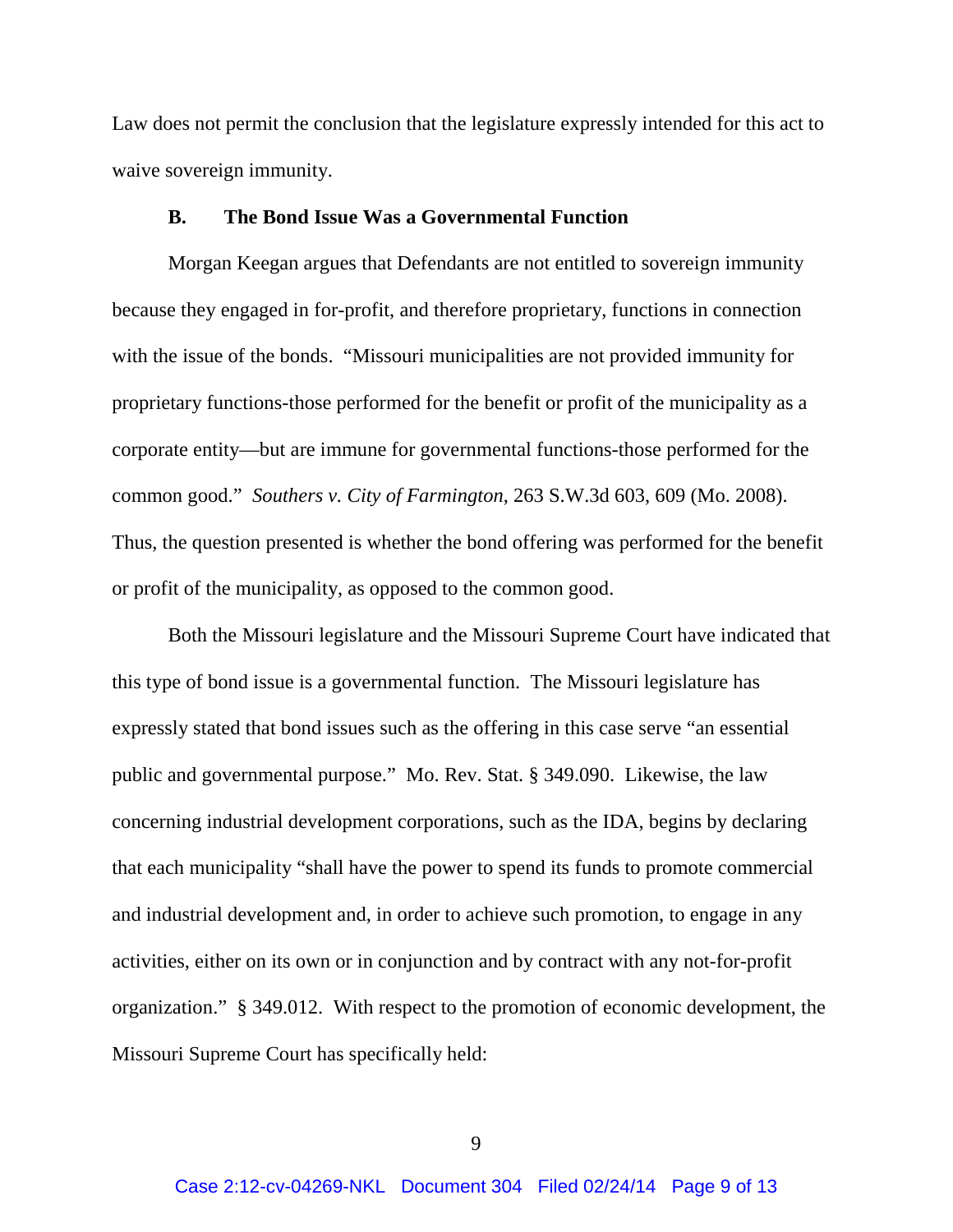[S]ome form of governmental financing for development serves a public purpose. . . . The continued existence of an established industry and the establishment of new industry provide jobs, measurably increase the resources of the community, promote the economy of the state, and thereby contribute to the welfare of its people. The stimulation of the economy is, therefore, an essential public and governmental purpose.

*State ex rel. Jardon v. Indus. Dev. Auth. of Jasper Cnty.*, 570 S.W.2d 666, 675 (Mo.

1978) (quotation omitted).

Nonetheless, Morgan Keegan argues that the bond issue was a proprietary function because the construction of the sucralose manufacturing and processing facility was a forprofit venture. Morgan Keegan's Third-Party Complaint against Defendants contains no allegations to this effect and this deficiency alone is grounds for dismissal. *See, e.g.*, *Richardson*, 293 S.W.3d at 137. In fact, the Third-Party Complaint alleges that "Moberly offered to 'guarantee' financing to Mamtek with a five-year annual appropriation bond if Mamtek would agree to locate its sucralose manufacturing and processing facility in Moberly." [Doc. #157 at 3]. This allegation suggests that the bond issue was intended to draw private industry to the area, which the Missouri Supreme Court and legislature have declared to be a governmental function. *See Jardon*, 570 S.W.2d at 675; § 349.090.

Morgan Keegan's additional arguments based on allegations beyond those contained in the Third-Party Complaint also fail to establish that Defendants' performed a proprietary function with respect to the sucralose facility. Citing the Official Statement, Morgan Keegan claims that Moberly would have owned the sucralose facility, the land on which it was built, and any improvements to the facility. However, the Official Statement also makes clear that ownership would have transferred to Mamtek once the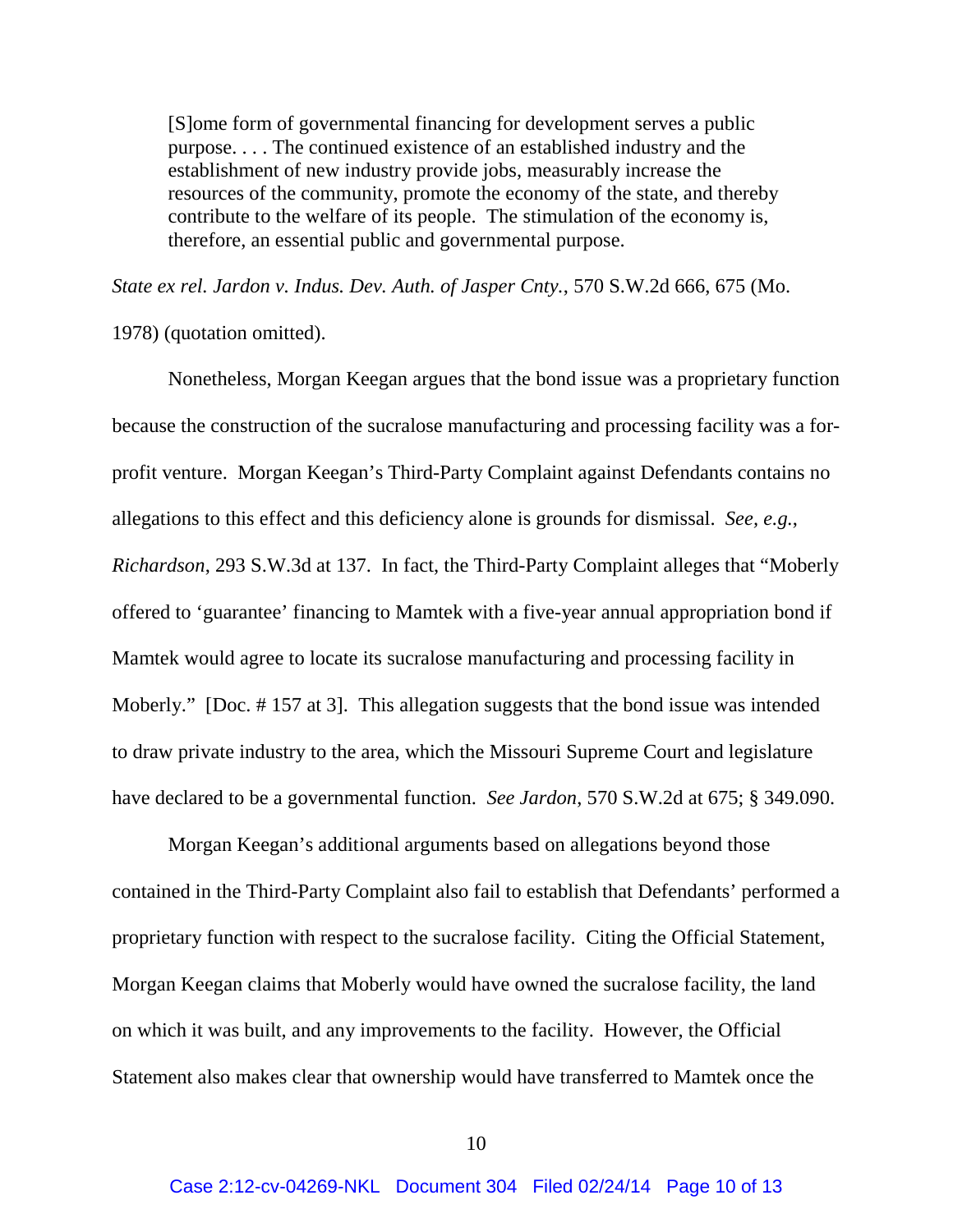bonds were repaid. [Doc. # 25-2 at 20, 26, 30]. Furthermore, Morgan Keegan's reliance on *St. Joseph Light & Power Co. v. Kaw Valley Tunneling, Inc.*, 589 S.W.2d 260, 267 (Mo. 1979), in support of its ownership argument is misplaced. In that case, the Missouri Supreme Court held that the construction of a sewer system is a proprietary function "because a city so acts in its capacity as a private corporation for the benefit of its residents, and the sewer constructed becomes its property." *Id.* at 267.

The bond issue in this case is distinguishable, as there is no indication that the production and processing of sucralose was intended to benefit the residents of Moberly. *Cf. Parish v. Novus Equities Co.*, 231 S.W.3d 236, 242 (Mo. Ct. App. 2007) ("An act of a municipality performed for the special benefit or profit of the municipal corporation, in that it provides local necessities and conveniences only to its own citizens, is classified as a proprietary function."). While a sewer system is constructed for the specific benefit of the municipality, the only benefit that Moberly's residents might have received from the sucralose facility was some degree of economic stimulation, which would not have been confined to their community. As the Missouri Supreme Court explained in Jardon, "[T]he establishment of new industry . . . promote[s] the economy of the state, and thereby contribute[s] to the welfare of its people." *Jardon*, 570 S.W.2d at 675 (quotation omitted).

Morgan Keegan also claims that Defendants were intimately involved in the operation of the facility, as they would have participated in the approval of phases of its construction and had the authority to appoint a successor to Mamtek in the event that Mamtek failed. The exercise of some level of oversight over a private company,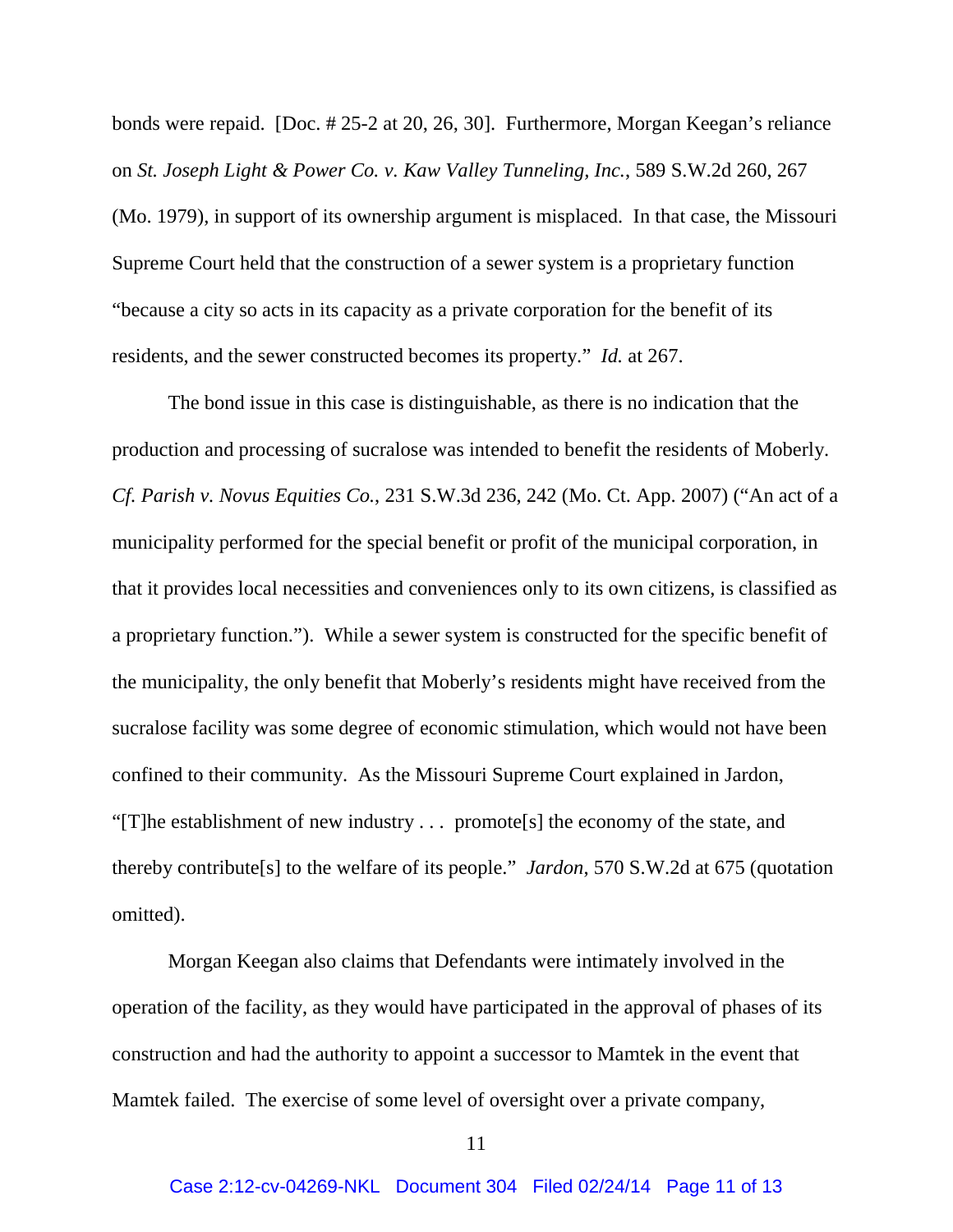however, does not on its own compel a finding that the conduct was proprietary in nature. *Cf. Parish*, 231 S.W.3d at 243 (concluding that the conduct at issue was governmental notwithstanding the plaintiffs' allegation that the city had a duty to oversee the privately operated redevelopment project).

Finally, Morgan Keegan's allegations fail to show that the municipality would have obtained any profit or benefit from the construction of this facility, except for job creation and other economic stimulation. In fact, any payments Defendants received as a result of this project were to be used to repay bondholders. [Doc. # 25-2 at 326-27]. Consequently, this case is distinguishable from those cases cited by Morgan Keegan in which the municipality actually operated a business for profit. *Cf. Junior Coll. Dist. of St. Louis*, 149 S.W.3d at 448 ("[W]hen a municipality is in the business of selling water to customers for profit or revenue, it is engaged in a proprietary function."); *Pierson v. Cumberland Cnty. Civic Ctr. Comm'n*, 540 S.E.2d 810, 813-14 (N.C. Ct. App. 2000) (holding that the leasing of an event center was proprietary where the public entity "charge[d] each promoter a fee for leasing the facility and receive[d] a percentage of the total ticket sales."); *Susla v. State*, 247 N.W.2d 907, 911 (Minn. 1976) (holding that the operation of a prison factory that "return[ed] a profit of \$66,083.32" in the year at issue was a proprietary activity); *Reierson v. City of Minneapolis*, 118 N.W.2d 223, 227 (Minn. 1962) (holding that the operation of "a competitive business enterprise which was expected to provide a financial return that would be of benefit to the municipal corporation" was proprietary). To the extent that Morgan Keegan relies on *Woods v. Homes & Structures of Pittsburg, Kan., Inc.*, 489 F. Supp. 1270 (D. Kan. 1980), that